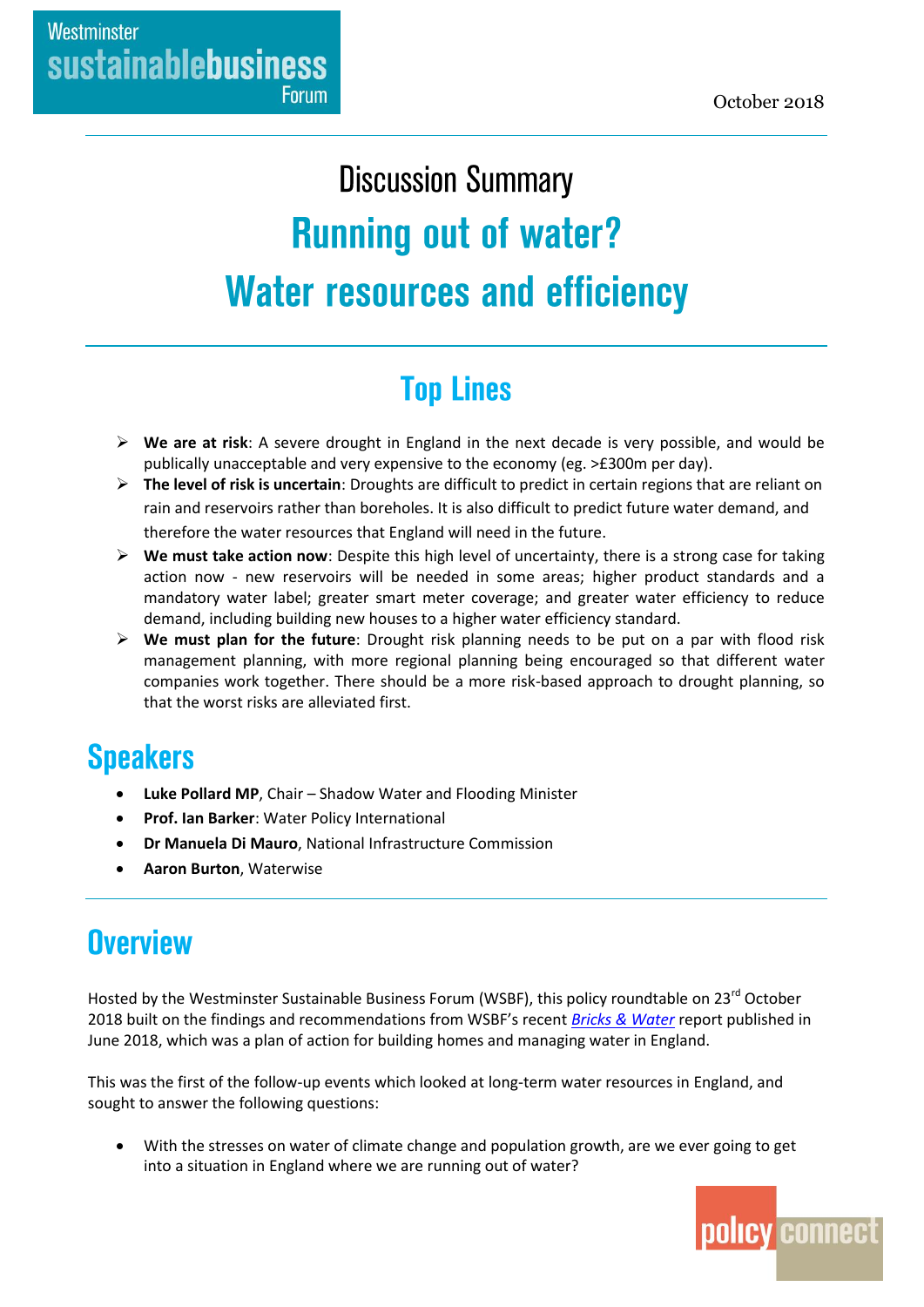- Is there more forward resilience planning we need to do?
- Do we need to build more water resource assets like reservoirs?
- What role can demand management and water efficiency play in achieving resilience?

This roundtable was kindly chaired by Luke Pollard MP, Member of Parliament for Plymouth, Sutton & Devonport and Shadow Water Minister.

## **Speaker Summary**

#### **Prof Ian Barker – Water Policy International**

- Forecasts and estimates for future water resource availability and water demand are difficult to make with much accuracy, because they are made on a number of uncertain variables which you have to make assumptions about. How the next generation think about and use water will be very important for predicting these trends.
- Brexit will potentially impact water demand if it has impacts on the need for the UK to manufacture or grow more after leaving EU.
- Water efficiency and demand management are often cost effective interventions, but public information about the need to conserve water and behavioural change will be important.
- More water resource assets like reservoirs need to be built, but these alone will not prevent water shortages in a severe drought scenario – Australia has 200 times more reservoir capacity per person than England and still regularly suffers water shortages from drought.
- As well as demand management, there will be need for more inter-region water transfers to improve resilience.
- Water efficiency is important to reduce overall water demand, but as with energy just as important is reducing the peak water demand at certain times of the day and times of year.
- There is a need for greater water meter penetration in the UK, as coverage in certain areas remains stubbornly low. Current meter coverage in England is around 50%, but some water stressed areas have had a compulsory metering programme.
- Other potential solutions include rainwater harvesting, greywater reuse and desalination. All of these solutions have potential drawbacks and so a mix of measures will be needed to ensure resilience.

*"Forecasting future water resources and water demand is very difficult and there is a high degree of uncertainty in the assumptions that you have to make."*

Prof. Ian Barker – Water Policy International

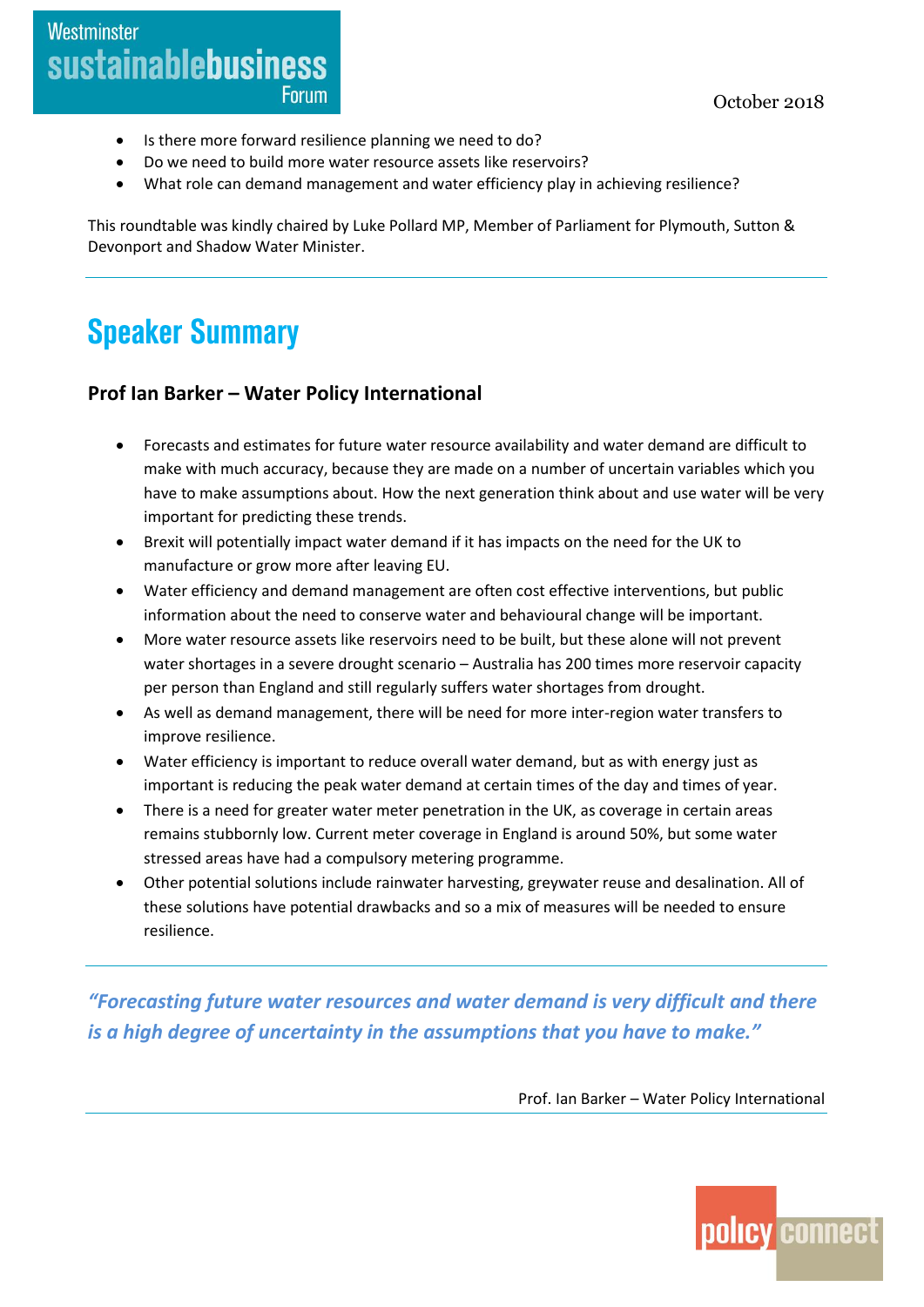### Westminster **sustainablebusiness Forum**

#### **Dr Manula Di Mauro – National Infrastructure Commission (NIC)**

The NIC published their report of future water resource planning on  $25<sup>th</sup>$  April 2018 – Preparing for a drier [future: England's water infrastructure needs](https://www.nic.org.uk/publications/preparing-for-a-drier-future-englands-water-infrastructure-needs/). This gave the Government a road map of the water resource infrastructure and actions that need to be delivered over the next 30 years. The NIC's recommendations are fully costed, and identify best value and low regrets actions. The findings of the report included:

- There is a high public confidence in the provision of water, but the system is potentially vulnerable to drought. This is going to worsen due to the effects of climate change and population growth.
- There is at least 1 in 4 chance of a level 4 drought (severe water provision interruption, standpipes in the street) in England between now and 2050.
- Providing water during an emergency to avoid level 4 restrictions would be incredibly expensive, if at all possible, and brings high environmental cost and potential health risks. There is a strong economic case for taking action to improve water resilience now.
- To ensure resilience of water provision, we would need an extra 4 billion litres of water every day by 2050.
- 20% of water in England is lost through leakage from pipes; this is a waste of a resource that should be reduced by half by 2050.
- Universal smart metering should be rolled out to help inform the public about the water they are using and how they can reduce it. Smart meter coverage should be nearly universal by 2030. This would reduce national per capita consumption (pcc) to 118 Litres per person per day (Lpppd), but this is not an NIC 'target' – we can and should go further on reducing average water consumption.
- New assets such as reservoirs take a long time to build and come online, so there are steps that we can take to improve resilience and reduce demand now.

*"There is a high public confidence in the provision of water, but the system is potentially vulnerable due to climate change and population growth pressures... There is a strong economic case for taking action to improve water resilience now."*

Dr Manuela Di Mauro - NIC

#### **Aaron Burton – Waterwise**

- Waterwise published thei[r Water Efficiency Strategy for the UK](https://www.waterwise.org.uk/resource/water-efficiency-strategy-for-the-uk-2017/) in June 2017. This (like WSBF's Bricks & Water) highlighted the likely increased incidence of drought in England in the future.
- Currently the average water consumption in England is 141 Lpppd. There is a need to see more ambitious targets for reducing pcc to get towards national annual consumption of 100 Lpppd. Setting percentage (%) pcc reduction targets have worked in California and Australia.

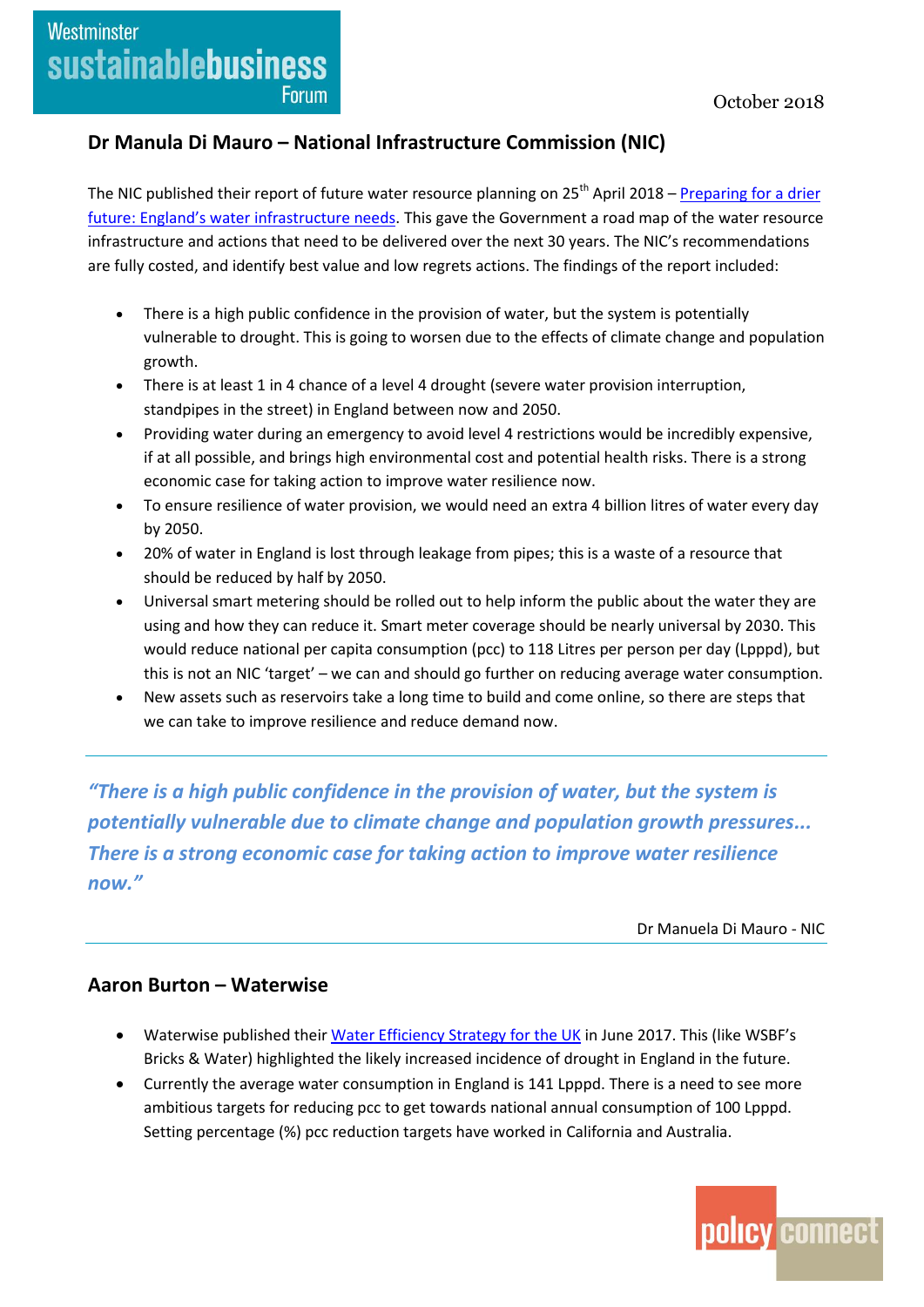#### October 2018

- At the moment only new houses have to be built to a standard of 125 Lpppd, or 110 if they are in a water-stressed area. Building all homes to a standard of 110 Lpppd would only cost the builder an additional £9 per property, and building to 100 Lpppd (as *Bricks & Water* recommends) would likely not cost more than this.
- Water efficiency would also save carbon by reducing energy usage 5% of UK carbon emissions come from heating water in the home.
- Waterwise agrees with *Bricks & Water* recommendation of a mandatory water label for household fixtures and fittings to drive greater efficiency and consumer choice.
- Waterwise also back WSBF's call for a Property Resilience Certificate (PRC) for housing, so that house buyers can have more choice and information to inform what will be the biggest buying decision of their lives. The PRC would show how 'future-proofed' the property is by rating the house on its relative flood risk and resilience, water efficiency, energy efficiency and thermal performance.
- To ensure the public are informed, the government should support a national education programme to engage customers on why they should save water. Waterwise notes the efforts of the industry to speak to customers on these issues, such as the Target 100 initiative from Southern Water. A coalition of public and private stakeholders will need to be on-board so that a concerted effort is made to better inform the public.

*"We must see more ambitious water efficiency targets set for England, to get per capita consumption down. This has worked in other countries and would make us more resilient to climate change."*

Aaron Burton - Waterwise

### **Open Discussion**

Westminster

**sustainablebusiness** 

**Forum** 

The open discussion around the table covered various topics, including:

- Anglian Water operates in a very large and dry region of the country, and there a million new houses planned to be built in our area over the next few years. At the same time, we need to reduce our footprint on the environment by reducing abstraction from rivers. To correct these potential strains on water resources, AW is investing in innovative ways to promote water efficiency in the home, and featuring thes[e Newmarket Innovation Shop Window](https://www.anglianwater.co.uk/about-us/shop-window.aspx) to test out the relative benefits of these technologies.
- Droughts are difficult to predict for certain water companies (like United Utilities) that are reliant on rain and reservoirs rather than boreholes.
- Some of the regional planning being done now by group such as Water Resources East (WRE) has improved taking a long-term and large scale view of water resources. The Environment Agency is encouraging more of this kind of regional planning.
- Drought risk planning needs to be put on a par with flood risk management planning. There should be a more risk-based approach to drought planning, so that the worst risks are elevated first.